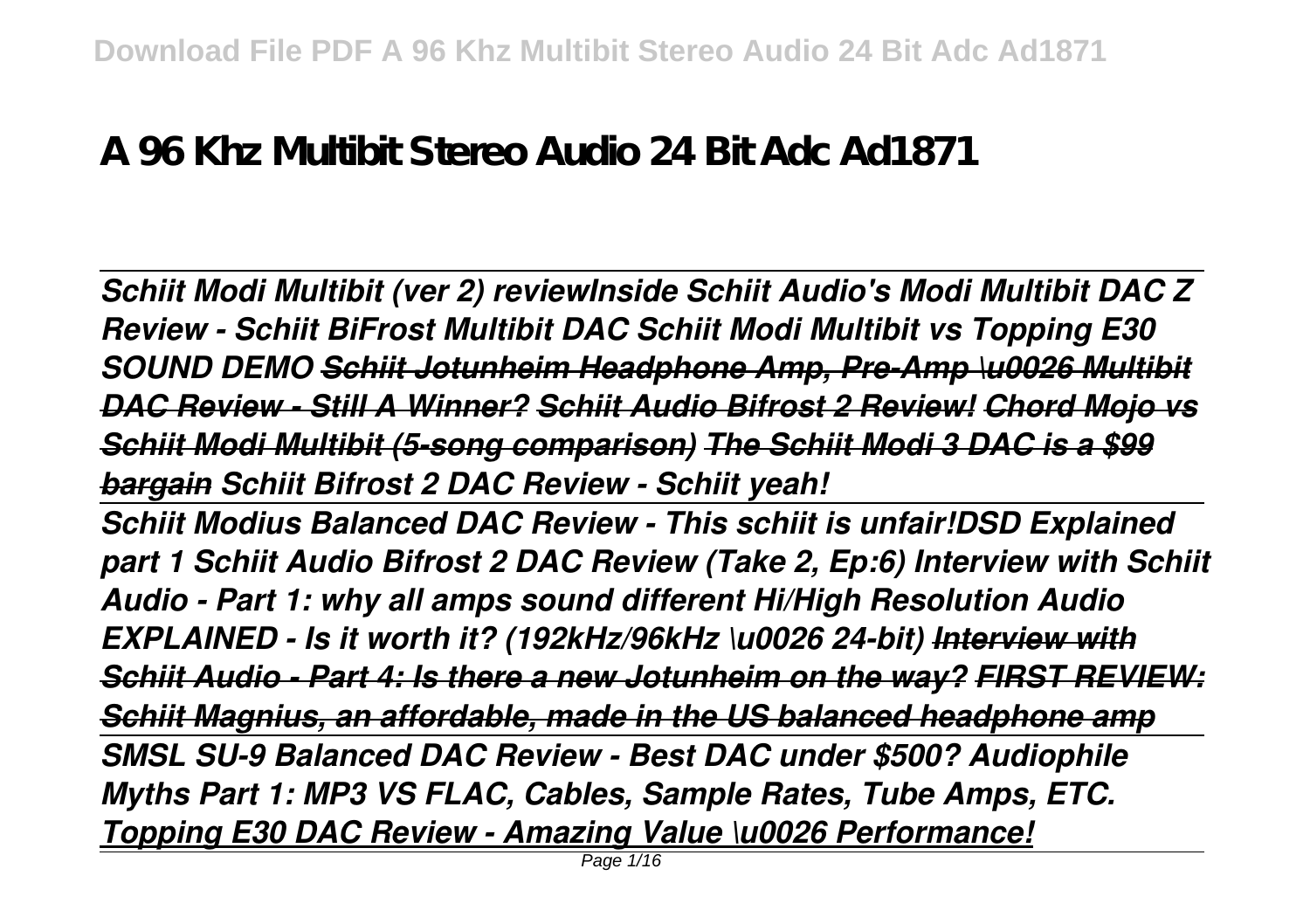*Interview with Schiit Audio - Part 2: How can Schiit compete with China? BEST Budget DAC for Desktop Audio and Headphones? Schiit Audio Modi 3 Do you need a high end AMP and DAC? Schiit Modius \u0026 Magnius - TechteamGB Schiit Asgard 3 - Multibit card vs. Bifrost DAC Review of Schiit Audio Gungnir Multibit DAC with Gen 5 USB (Rev. B) Schiit Modi Mulbit/Magni 3+ vs. Asgard 3/Bifrost 2. Interview with Schiit Audio - Part 3: Are Multibit DACs and hybrid amps better? MQA part 1; Why 24 bit 192 kHz audio? What makes a good DAC?* 

*Does 384 kHz sampling make sense?Who Needs This Schiit? | Schiit Audio Modi 3, Loki, Vali 2 Review A 96 Khz Multibit Stereo*

*stereo audio, 24-bit, 96 khz, multibit - adc functional block diagram data port mclk reset clatch/(m/s) cclk/(256/512) cin/(df1) filter engine ad1871 lrclk bclk dout din cout/(df0) casc xctrl multibit-input modulator analog buffer decimator multibit-modulator analog input buffer decimator spi port clock divider vinlp vinln vref*

*a 96 kHz, Multibit Stereo Audio, 24-Bit, ADC AD1871 include an on-chip stereo attenuator and mute, programmed through an SPI-compatible serial control port. The AD1854 is fully compatible with* Page 2/16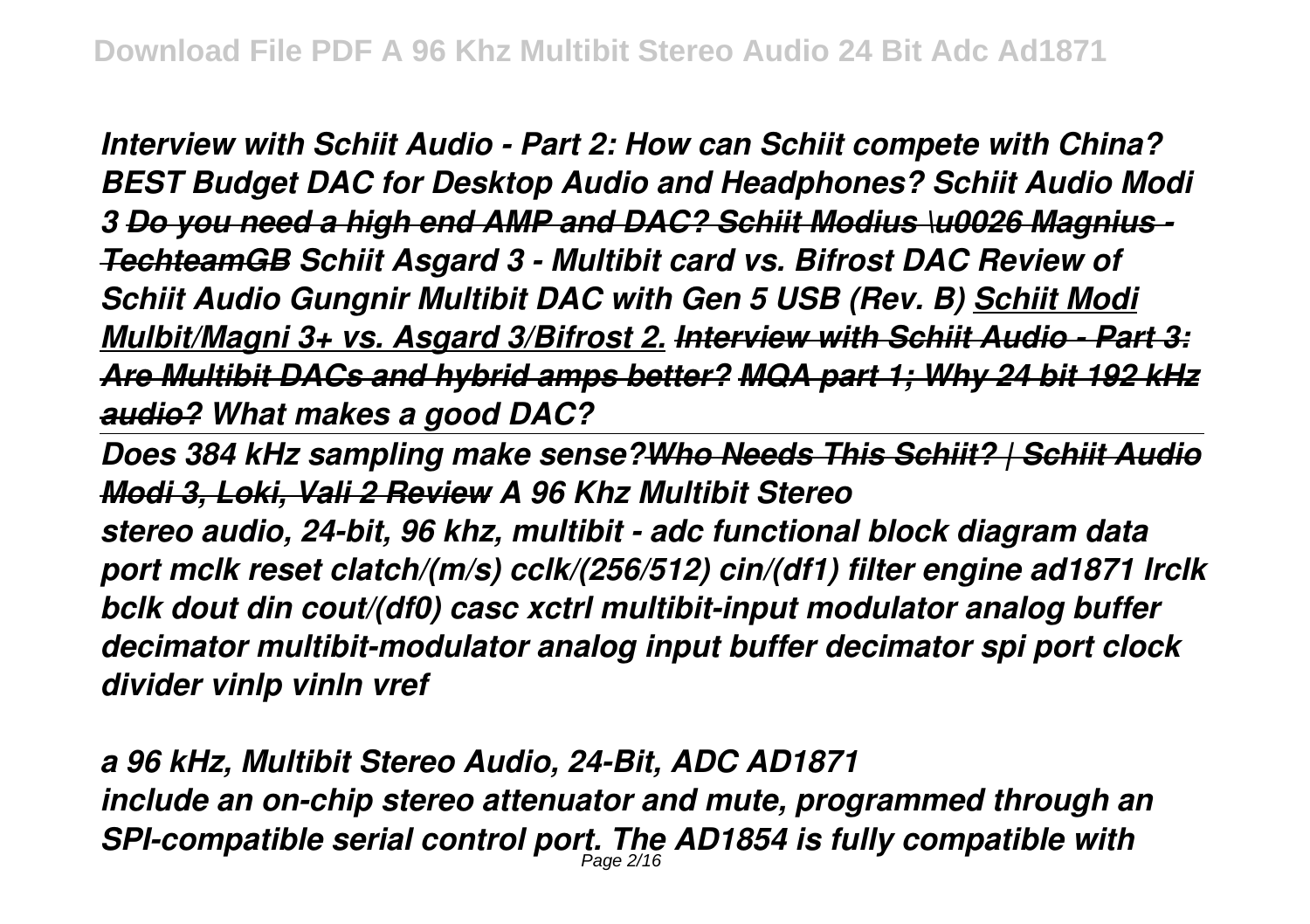*current DVD formats, including 96 kHz frequency and 24 bits. It is also backwards compatible by supporting 50 µs/15 µs digital de-emphasis intended for "redbook" 44.1 kHz sample frequency playback from com-*

*Stereo, 96 kHz, Multibit DAC AD1854 - Analog Devices AD1854 datasheet - Stereo, 96 Khz, Multibit Sigma Delta DAC The AD1855 is fully com- patible with current DVD formats, including 96 kHz sample frequency and 24 bits. It is also backwards compatible by sup- µs/15 s digital de-emphasis intended for "redbook" 44.1 kHz sample frequency playback from compact discs. Stereo, 96 kHz, Multibit DAC ...*

*A 96 Khz Multibit Stereo Audio 24 Bit Adc Ad1871 a 96 kHz, Multibit Stereo Audio, 24-Bit, ADC AD1871 an on-chip stereo attenuator and mute, programmed through an SPI-compatible serial control port. The AD1855 is fully com-patible with current DVD formats, including 96 kHz sample frequency and 24 bits. It is also backwards compatible by sup-µs/15 s digital de-emphasis*

*A 96 Khz Multibit Stereo Audio 24 Bit Adc Ad1871 | fanclub ...* Page 3/16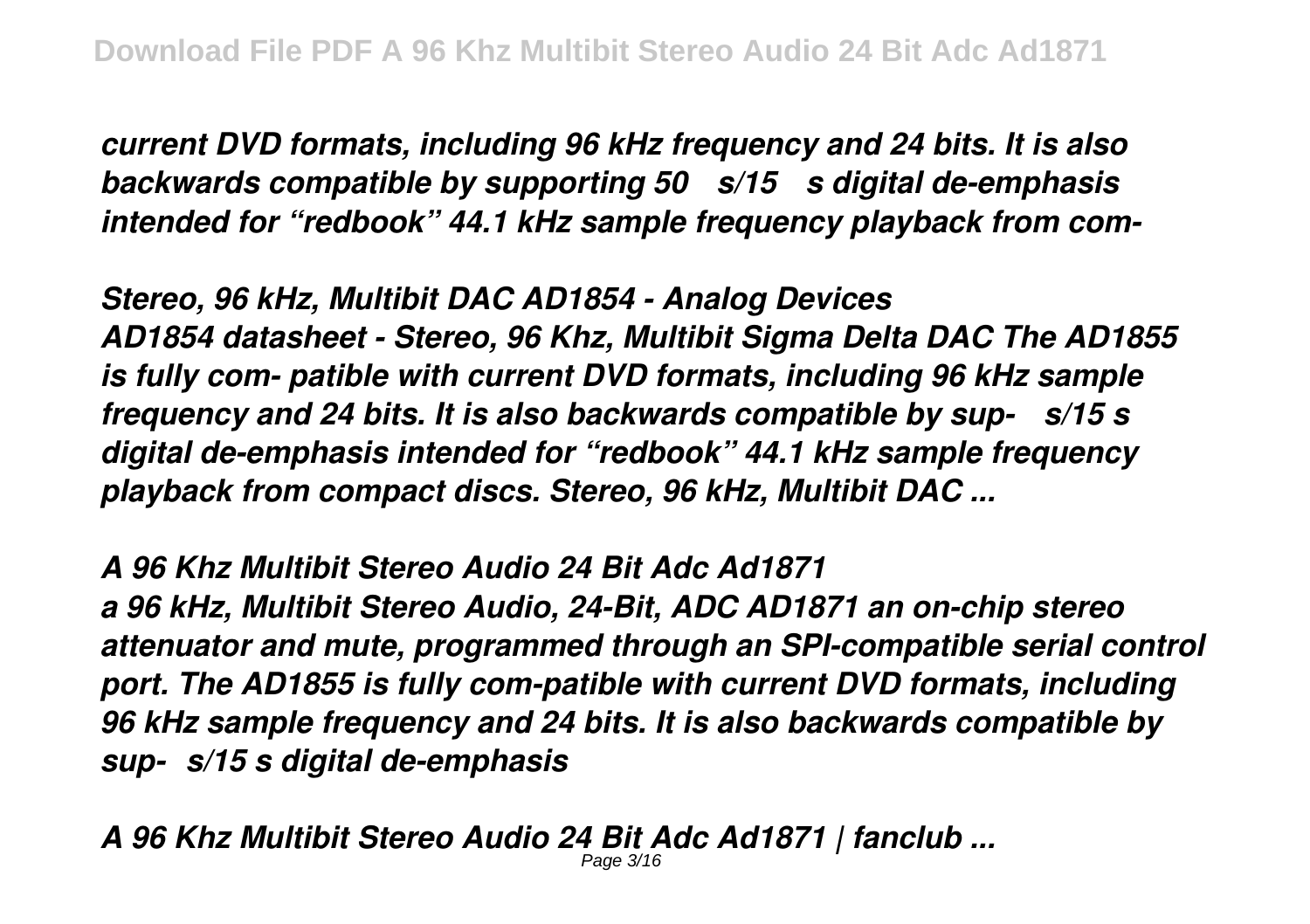*Sep 21 2020 A-96-Khz-Multibit-Stereo-Audio-24-Bit-Adc-Ad1871 2/3 PDF Drive - Search and download PDF files for free. 96 kHz, 24-Bit - Codec FEATURES 5 V Stereo Audio System with 33 V Tolerant comprises two 24-bit conversion channels with multibit S-D AD1837A*

*A 96 Khz Multibit Stereo Audio 24 Bit Adc Ad1871 Stereo 96 kHz Multibit DAC : 1 2 3 4 5 More: Analog Devices: CS4351: 192 kHz STEREO DAC WITH 2 Vrms LINE OUT : 1 2 3 4 5 More: Cirrus Logic: CS4391A: 24-BIT 192 kHz STEREO DAC WITH VOLUME CONTROL : 1 2 3 4 5 More: Cirrus Logic: CS4340: 24-Bit 96 kHz Stereo DAC for Audio 1 2 3 4 5 More: Cirrus Logic: CS4340A: 24-Bit 192 kHz Stereo DAC for Audio 1 2 3 4 5 More: Cirrus Logic*

*AD1854 datasheet(5/12 Pages) AD | Stereo, 96 kHz, Multibit DAC a 96 kHz, Multibit Stereo Audio, 24-Bit, ADC AD1871 stereo audio, 24-bit, 96 khz, multibit - adc functional block diagram data port mclk reset clatch/(m/s) cclk/(256/512) cin/(df1) filter engine ad1871 lrclk bclk dout din cout/(df0) casc xctrl multibit-input modulator analog buffer decimator multibit-modulator analog … Stereo, 96 kHz ...* Page 4/16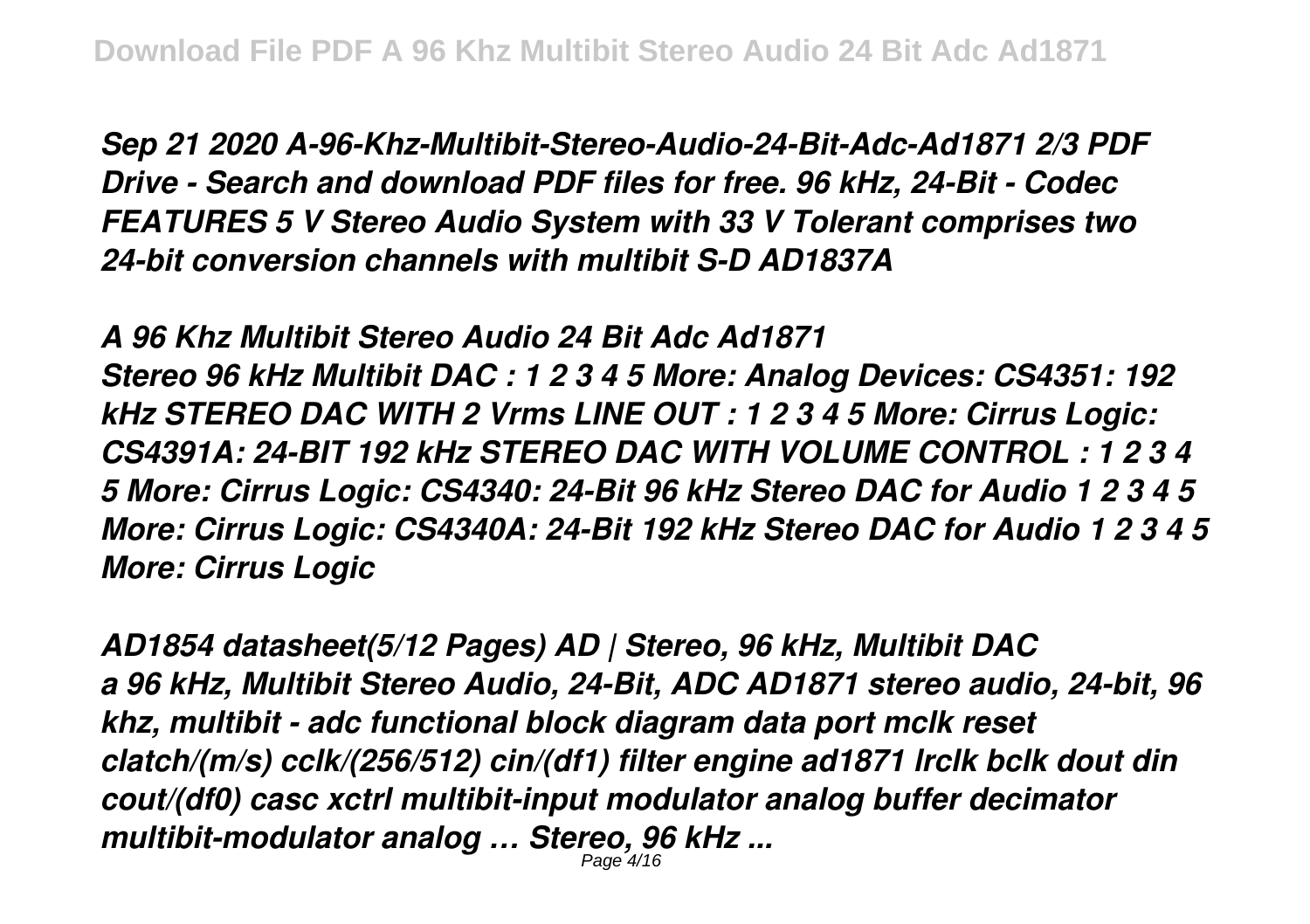*[EPUB] A 96 Khz Multibit Stereo Audio 24 Bit Adc Ad1871 AD1854 Stereo, 96 Khz, Multibit Sigma Delta DAC FEATURES 5 V Stereo Audio DAC System Accepts 16-/18-/20-/24-Bit Data Supports 24 Bits and 96 kHz Sample Rate Multibit Sigma-Delta Modulator with Perfect Differential Linearity Restoration for Reduced Idle Tones and Noise Floor Data Directed Scrambling*

*AD1854 datasheet - Stereo, 96 Khz, Multibit Sigma Delta DAC A 96 Khz Multibit Stereo Audio 24 Bit Adc Ad1871 is available in our digital library an online access to it is set as public so you can download it instantly. Our book servers saves in multiple locations, allowing you to get the most less latency time to download any of our books like this one.*

*A 96 Khz Multibit Stereo Audio 24 Bit Adc Ad1871 A-96-Khz-Multibit-Stereo-Audio-24-Bit-Adc-Ad1871 1/3 PDF Drive - Search and download PDF files for free. A 96 Khz Multibit Stereo Audio 24 Bit Adc Ad1871 Read Online A 96 Khz Multibit Stereo Audio 24 Bit Adc Ad1871 When somebody should go to the books stores, search commencement by* Page 5/16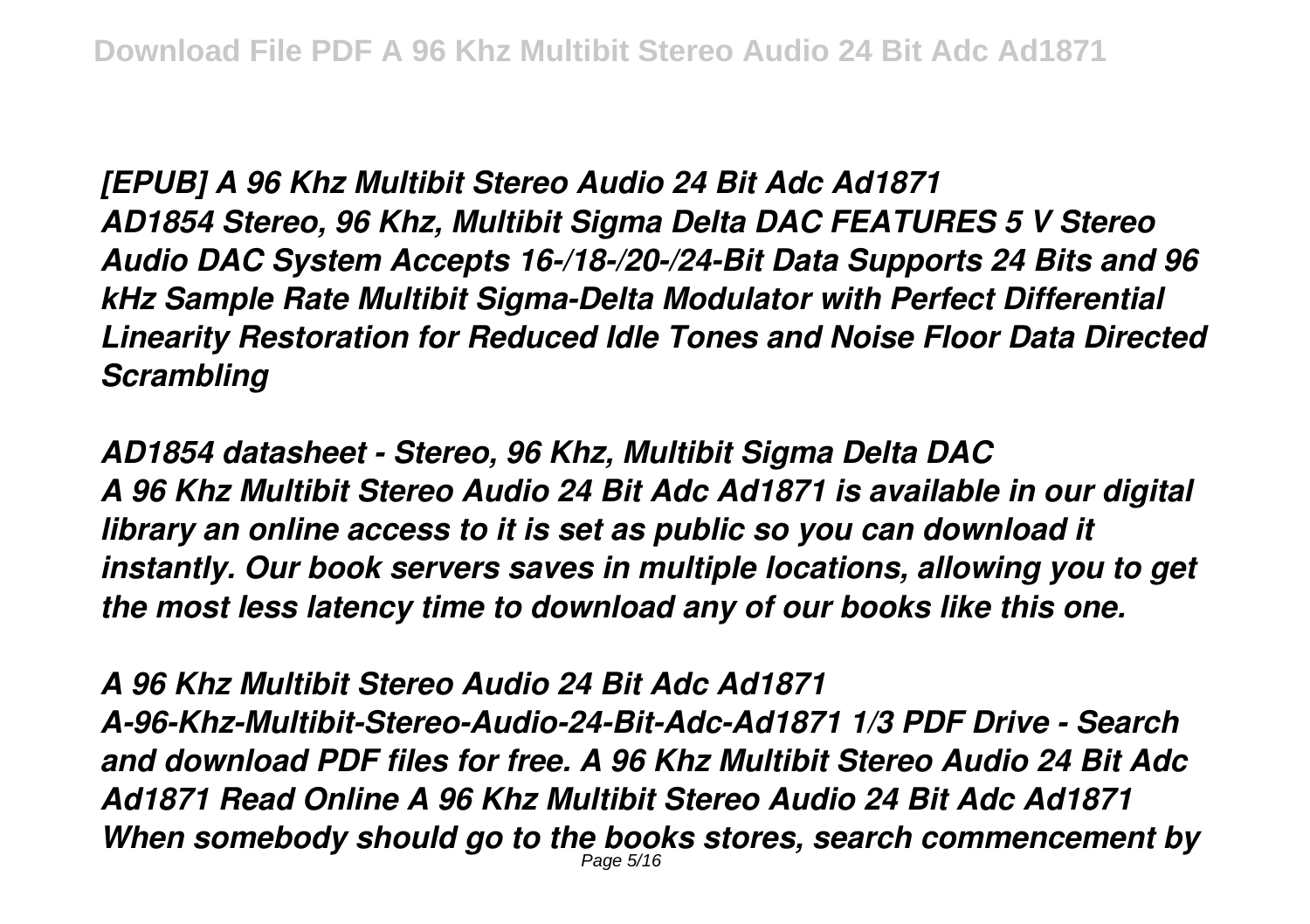*shop, shelf by shelf, it is in point of fact problematic. This ...*

*A 96 Khz Multibit Stereo Audio 24 Bit Adc Ad1871 96 kHz, Multibit DAC AD1854 - Analog Devices a Stereo Audio, 24-bit, 96 kHz, Multi-bit ?? ADC FEATURES 5.0V Stereo Audio ADC with 3.3 V Tolerant Digital Interface Supports 96 kHz Sample Rates Supports 16/20/24-Bit Word Lengths Multibit Sigma Delta Modulators with*

*A 96 Khz Multibit Stereo Audio 24 Bit Adc Ad1871 Stereo, 96 kHz, Multibit DAC. manufacturer: Analog Devices. 14542 Werder/Havel.*

*1 x AD1854JRS Stereo, 96 kHz, Multibit DAC Analog De SSOP ... an on-chip stereo attenuator and mute, programmed through an SPIcompatible serial control port. The AD1855 is fully com-patible with current DVD formats, including 96 kHz sample frequency and 24 bits. It is also backwards compatible by sup-µs/15 s digital de-emphasis intended for "redbook" 44.1 kHz sample frequency playback from compact discs.*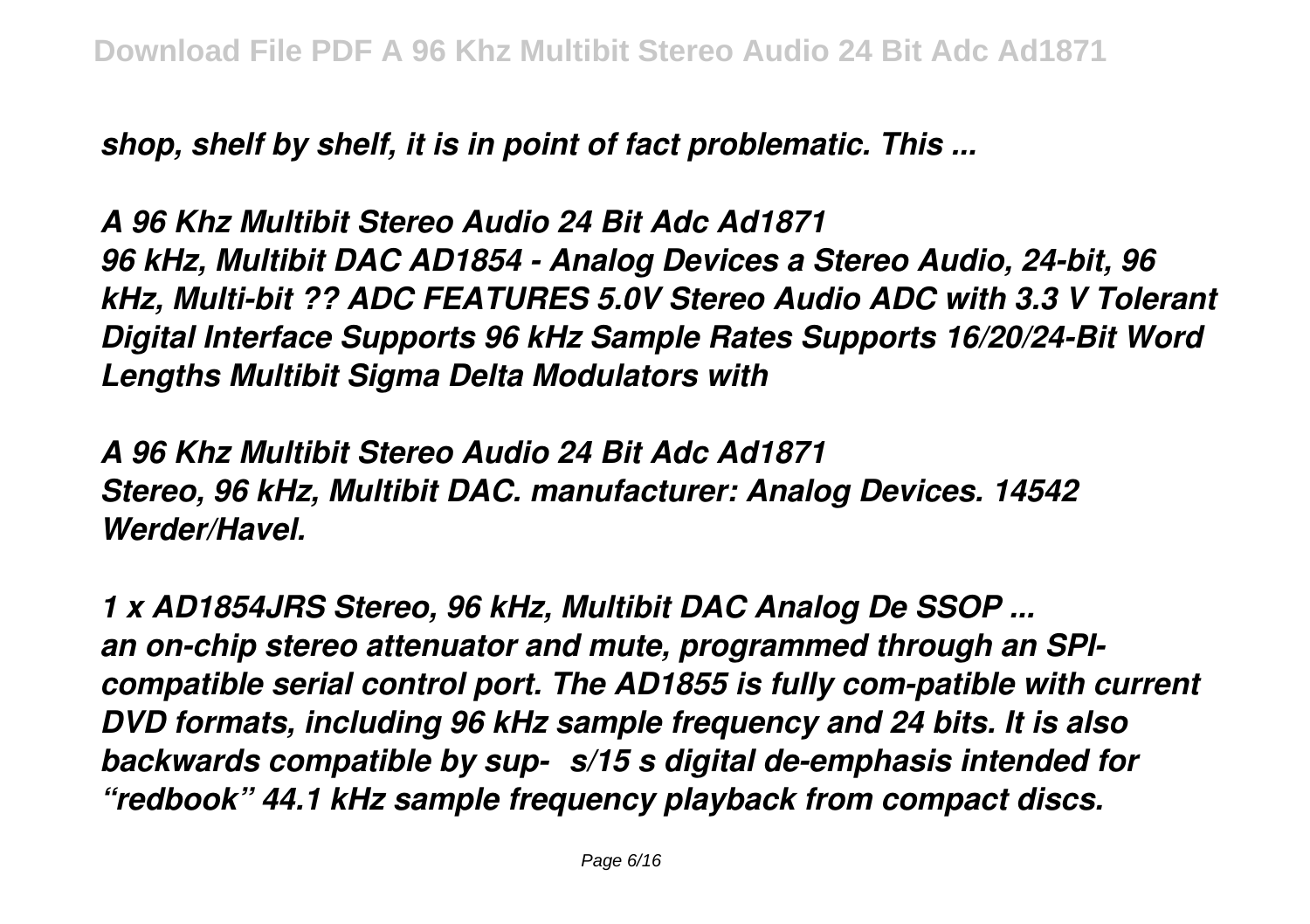*Stereo, 96 kHz, Multibit SD DAC AD1855\* - Analog Devices It is comprised of a multibit, ?-? modulator, digital interpolation filters, and analog output drive circuitry. Other features include an on-chip, stereo attenuator and mute, programmed through an SPI-compatible serial control port. The AD1852 is fully compatible with all known DVD formats, including 192 kHz, as well as 96 kHz sample frequencies*

*Stereo, 24-Bit, 192 kHz, Multibit, Sigma-Delta DAC AD1852 Stereo, 24-Bit, 192 kHz Multibit ?? DAC FEATURES 5 V Stereo Audio DAC System Accepts 16-Bit/18-Bit/20-Bit/24-Bit Data Supports 24 Bits, 192 kHz Sample Rate Accepts a Wide Range of Sample Rates Including: 32 kHz, 44.1 kHz, 48 kHz, 88.2 kHz, 96 kHz, and 192 kHz Multibit Sigma-Delta Modulator with "Perfect*

*a Stereo, 24-Bit, 192 kHz Multibit ?? DAC AD1852 Stereo, 24-Bit, 192 kHz, Multibit DAC FEATURES 5 V Stereo Audio DAC System Accepts 16-/18-/20-/24-Bit Data Supports 24 Bits and 192 kHz Sample Rate Accepts a Wide Range of Sample Rates Including: 32 kHz, 44.1 kHz, 48 kHz, 88.2 kHz, 96 kHz and 192 kHz Multibit Sigma-Delta* Page 7/16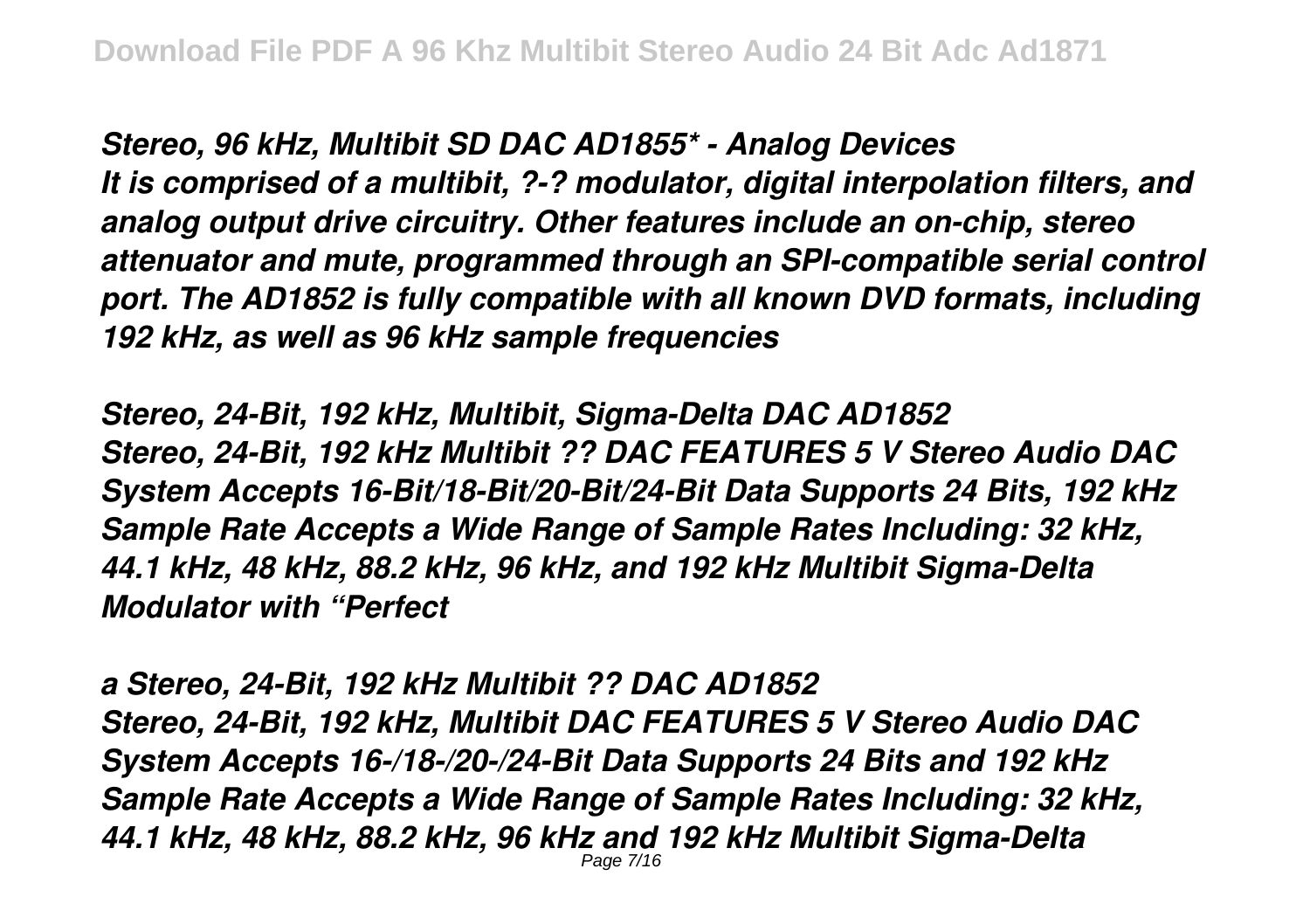*Modulator with "Perfect Differential*

## *Stereo, 24-Bit, 192 kHz, Multibit DAC AD1853*

*96 kbps: 64 kbps: Sample Rate: 44.1 kHz stereo, unless your source material is 48 kHz stereo (in which case, use 48). 44.1 kHz stereo, unless your source material is 48 kHz stereo (in which case, use 48). 22.05 kHz mono. The matrix below provides a more detailed view of the available codec presets (m = mono and s = stereo). If you wish to use ...*

*Choosing Audio Bitrate Settings - force.com BEHRINGER ULTRACURVE PRO • DEQ2496 • 24-Bit/96 KHz Digital Audio Processor - MINT! This is a 100% unused unit that's been sitting in it's box since I bought it! Delivery included; dispatched with Royal Mail Signed For® 2nd Class.*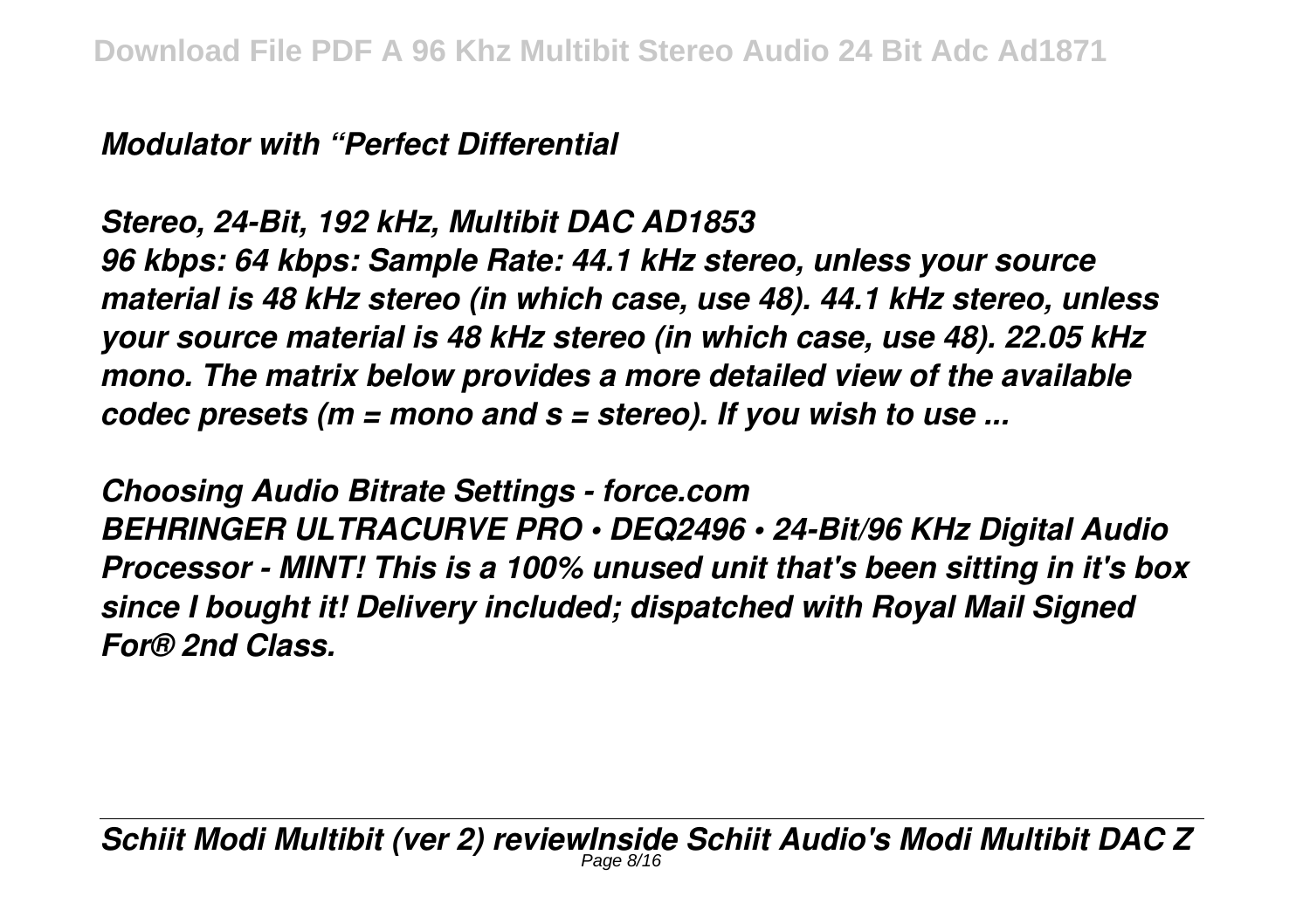*Review - Schiit BiFrost Multibit DAC Schiit Modi Multibit vs Topping E30 SOUND DEMO Schiit Jotunheim Headphone Amp, Pre-Amp \u0026 Multibit DAC Review - Still A Winner? Schiit Audio Bifrost 2 Review! Chord Mojo vs Schiit Modi Multibit (5-song comparison) The Schiit Modi 3 DAC is a \$99 bargain Schiit Bifrost 2 DAC Review - Schiit yeah!* 

*Schiit Modius Balanced DAC Review - This schiit is unfair!DSD Explained part 1 Schiit Audio Bifrost 2 DAC Review (Take 2, Ep:6) Interview with Schiit Audio - Part 1: why all amps sound different Hi/High Resolution Audio EXPLAINED - Is it worth it? (192kHz/96kHz \u0026 24-bit) Interview with Schiit Audio - Part 4: Is there a new Jotunheim on the way? FIRST REVIEW: Schiit Magnius, an affordable, made in the US balanced headphone amp SMSL SU-9 Balanced DAC Review - Best DAC under \$500? Audiophile Myths Part 1: MP3 VS FLAC, Cables, Sample Rates, Tube Amps, ETC. Topping E30 DAC Review - Amazing Value \u0026 Performance! Interview with Schiit Audio - Part 2: How can Schiit compete with China? BEST Budget DAC for Desktop Audio and Headphones? Schiit Audio Modi 3 Do you need a high end AMP and DAC? Schiit Modius \u0026 Magnius - TechteamGB Schiit Asgard 3 - Multibit card vs. Bifrost DAC Review of Schiit Audio Gungnir Multibit DAC with Gen 5 USB (Rev. B) Schiit Modi* Page 9/16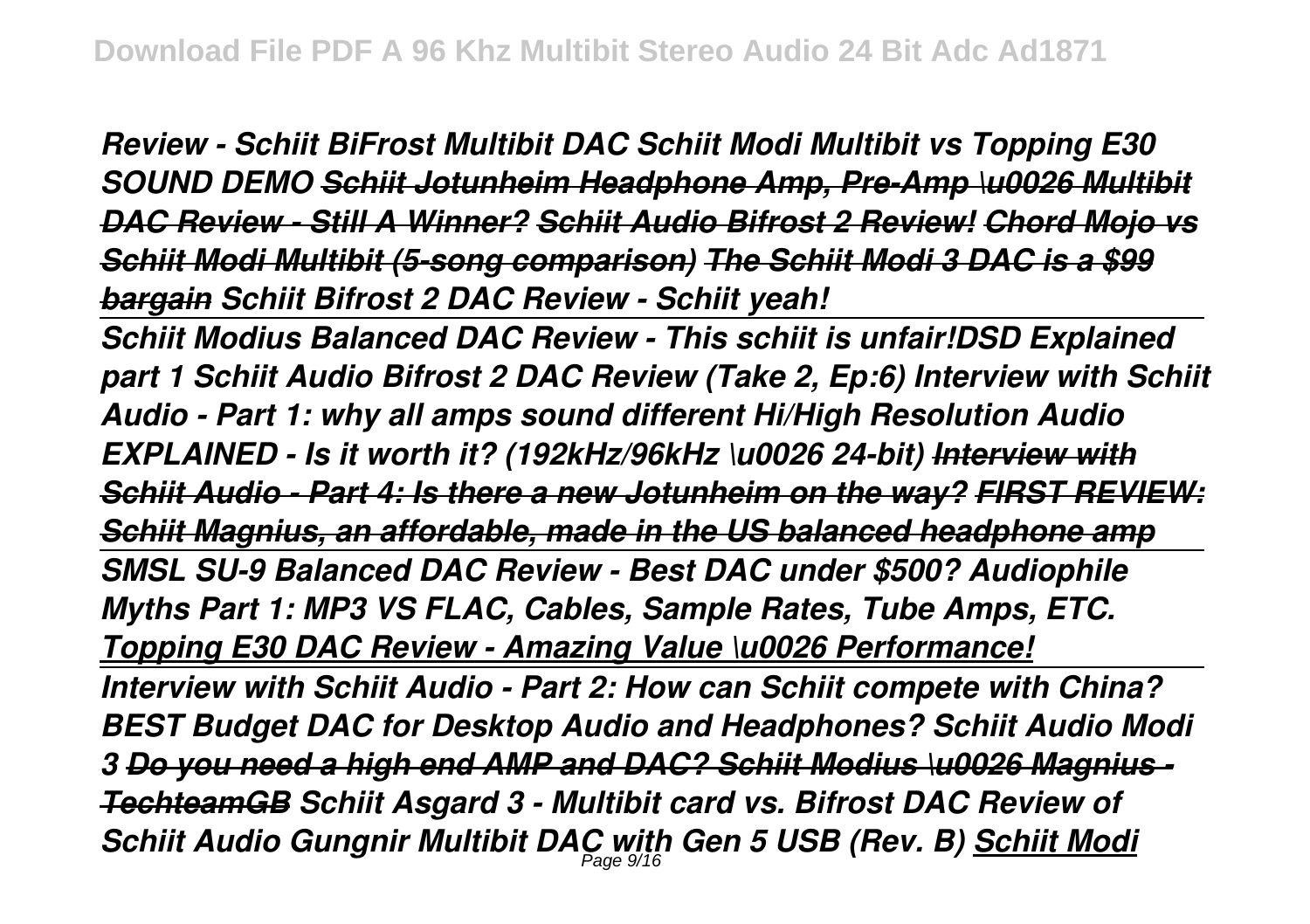*Mulbit/Magni 3+ vs. Asgard 3/Bifrost 2. Interview with Schiit Audio - Part 3: Are Multibit DACs and hybrid amps better? MQA part 1; Why 24 bit 192 kHz audio? What makes a good DAC?* 

*Does 384 kHz sampling make sense?Who Needs This Schiit? | Schiit Audio Modi 3, Loki, Vali 2 Review A 96 Khz Multibit Stereo*

*stereo audio, 24-bit, 96 khz, multibit - adc functional block diagram data port mclk reset clatch/(m/s) cclk/(256/512) cin/(df1) filter engine ad1871 lrclk bclk dout din cout/(df0) casc xctrl multibit-input modulator analog buffer decimator multibit-modulator analog input buffer decimator spi port clock divider vinlp vinln vref*

*a 96 kHz, Multibit Stereo Audio, 24-Bit, ADC AD1871*

*include an on-chip stereo attenuator and mute, programmed through an SPI-compatible serial control port. The AD1854 is fully compatible with current DVD formats, including 96 kHz frequency and 24 bits. It is also backwards compatible by supporting 50 µs/15 µs digital de-emphasis intended for "redbook" 44.1 kHz sample frequency playback from com-*

*Stereo, 96 kHz, Multibit DAC AD1854 - Analog Devices* Page 10/16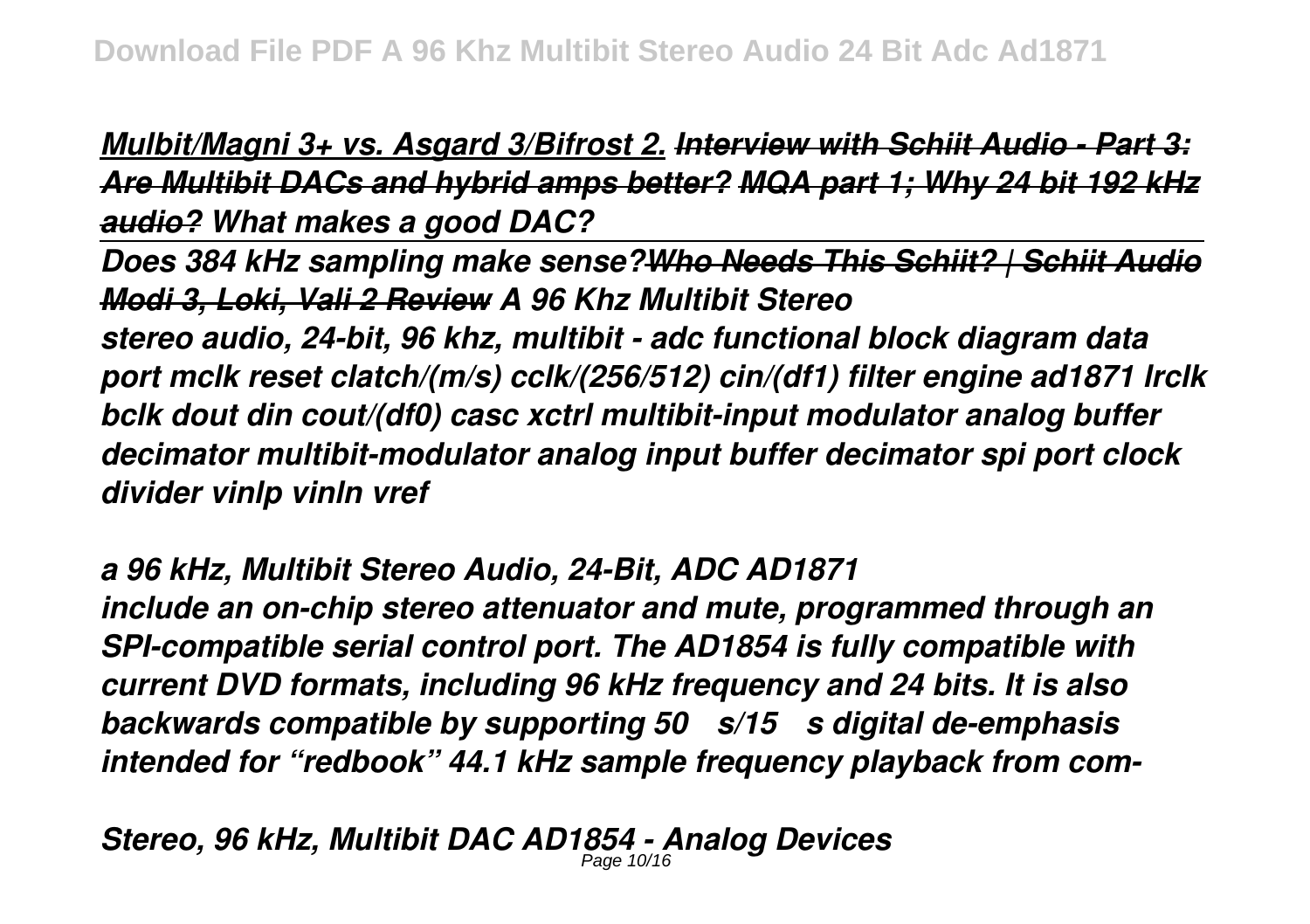*AD1854 datasheet - Stereo, 96 Khz, Multibit Sigma Delta DAC The AD1855 is fully com- patible with current DVD formats, including 96 kHz sample frequency and 24 bits. It is also backwards compatible by sup- µs/15 s digital de-emphasis intended for "redbook" 44.1 kHz sample frequency playback from compact discs. Stereo, 96 kHz, Multibit DAC ...*

*A 96 Khz Multibit Stereo Audio 24 Bit Adc Ad1871 a 96 kHz, Multibit Stereo Audio, 24-Bit, ADC AD1871 an on-chip stereo attenuator and mute, programmed through an SPI-compatible serial control port. The AD1855 is fully com-patible with current DVD formats, including 96 kHz sample frequency and 24 bits. It is also backwards compatible by sup-µs/15 s digital de-emphasis*

*A 96 Khz Multibit Stereo Audio 24 Bit Adc Ad1871 | fanclub ... Sep 21 2020 A-96-Khz-Multibit-Stereo-Audio-24-Bit-Adc-Ad1871 2/3 PDF Drive - Search and download PDF files for free. 96 kHz, 24-Bit - Codec FEATURES 5 V Stereo Audio System with 33 V Tolerant comprises two 24-bit conversion channels with multibit S-D AD1837A*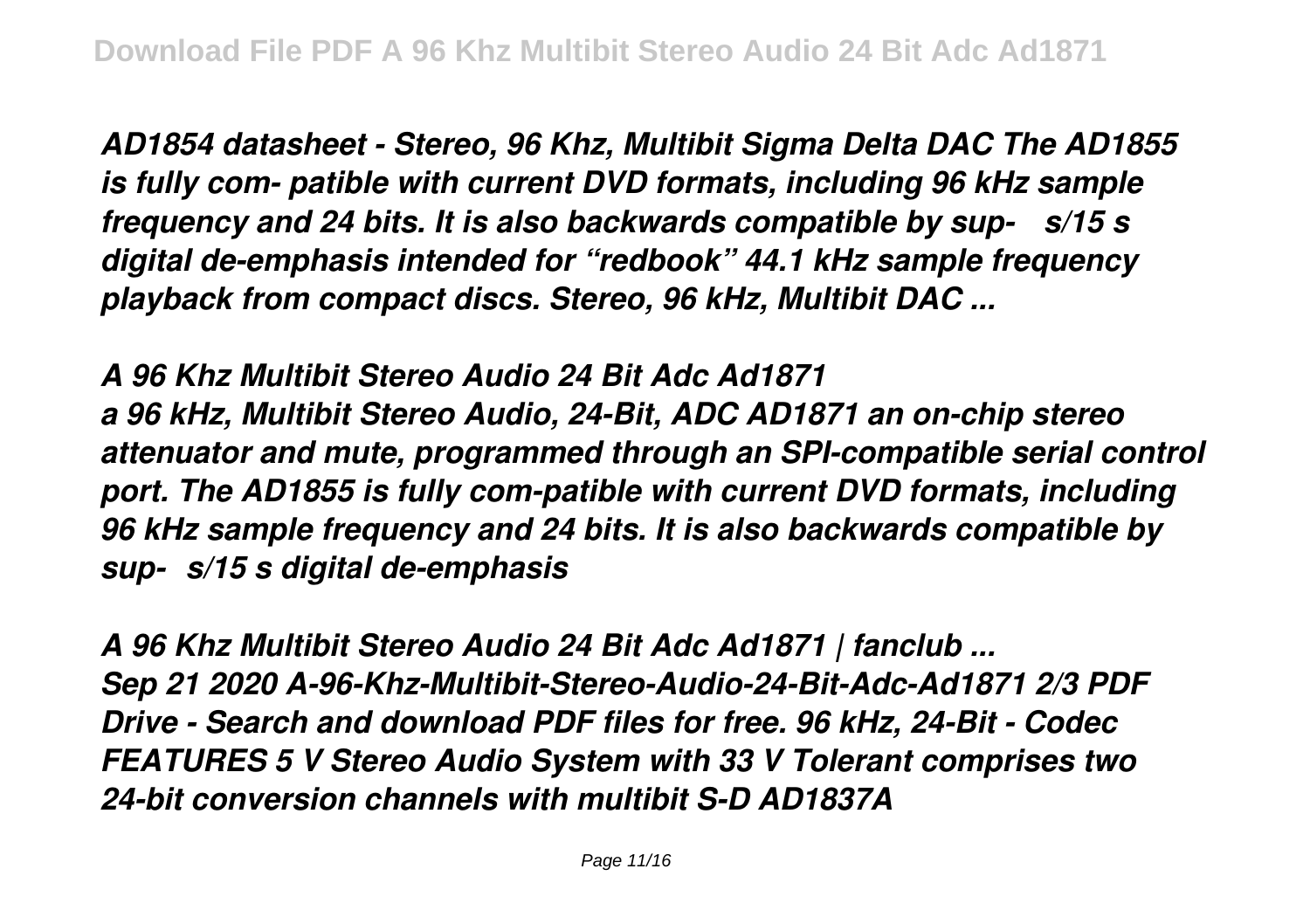## *A 96 Khz Multibit Stereo Audio 24 Bit Adc Ad1871*

*Stereo 96 kHz Multibit DAC : 1 2 3 4 5 More: Analog Devices: CS4351: 192 kHz STEREO DAC WITH 2 Vrms LINE OUT : 1 2 3 4 5 More: Cirrus Logic: CS4391A: 24-BIT 192 kHz STEREO DAC WITH VOLUME CONTROL : 1 2 3 4 5 More: Cirrus Logic: CS4340: 24-Bit 96 kHz Stereo DAC for Audio 1 2 3 4 5 More: Cirrus Logic: CS4340A: 24-Bit 192 kHz Stereo DAC for Audio 1 2 3 4 5 More: Cirrus Logic*

*AD1854 datasheet(5/12 Pages) AD | Stereo, 96 kHz, Multibit DAC a 96 kHz, Multibit Stereo Audio, 24-Bit, ADC AD1871 stereo audio, 24-bit, 96 khz, multibit - adc functional block diagram data port mclk reset clatch/(m/s) cclk/(256/512) cin/(df1) filter engine ad1871 lrclk bclk dout din cout/(df0) casc xctrl multibit-input modulator analog buffer decimator multibit-modulator analog … Stereo, 96 kHz ...*

*[EPUB] A 96 Khz Multibit Stereo Audio 24 Bit Adc Ad1871 AD1854 Stereo, 96 Khz, Multibit Sigma Delta DAC FEATURES 5 V Stereo Audio DAC System Accepts 16-/18-/20-/24-Bit Data Supports 24 Bits and 96 kHz Sample Rate Multibit Sigma-Delta Modulator with Perfect Differential* Page 12/16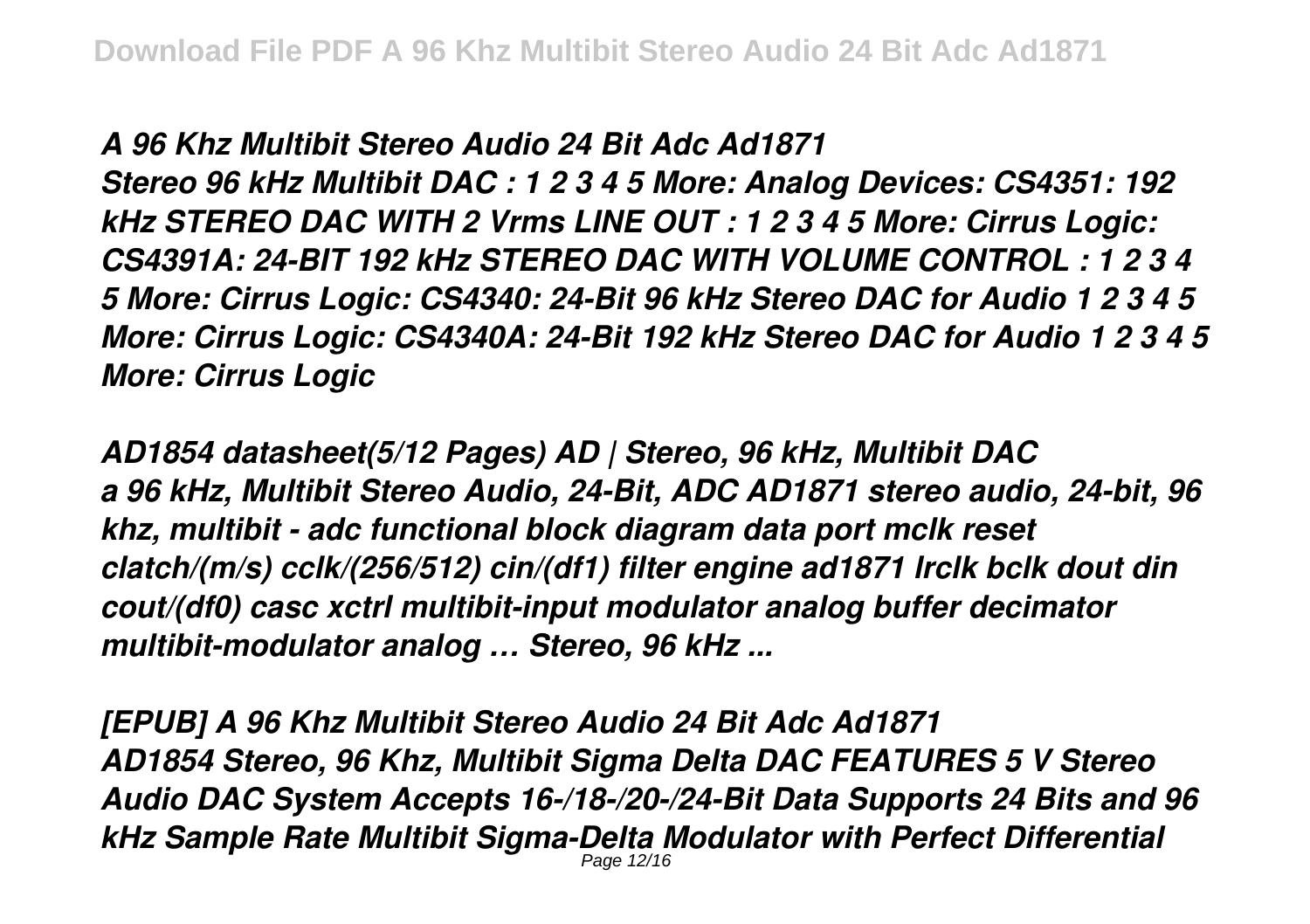## *Linearity Restoration for Reduced Idle Tones and Noise Floor Data Directed Scrambling*

*AD1854 datasheet - Stereo, 96 Khz, Multibit Sigma Delta DAC A 96 Khz Multibit Stereo Audio 24 Bit Adc Ad1871 is available in our digital library an online access to it is set as public so you can download it instantly. Our book servers saves in multiple locations, allowing you to get the most less latency time to download any of our books like this one.*

*A 96 Khz Multibit Stereo Audio 24 Bit Adc Ad1871 A-96-Khz-Multibit-Stereo-Audio-24-Bit-Adc-Ad1871 1/3 PDF Drive - Search and download PDF files for free. A 96 Khz Multibit Stereo Audio 24 Bit Adc Ad1871 Read Online A 96 Khz Multibit Stereo Audio 24 Bit Adc Ad1871 When somebody should go to the books stores, search commencement by shop, shelf by shelf, it is in point of fact problematic. This ...*

*A 96 Khz Multibit Stereo Audio 24 Bit Adc Ad1871 96 kHz, Multibit DAC AD1854 - Analog Devices a Stereo Audio, 24-bit, 96 kHz, Multi-bit ?? ADC FEATURES 5.0V Stereo Audio ADC with 3.3 V Tolerant* Page 13/16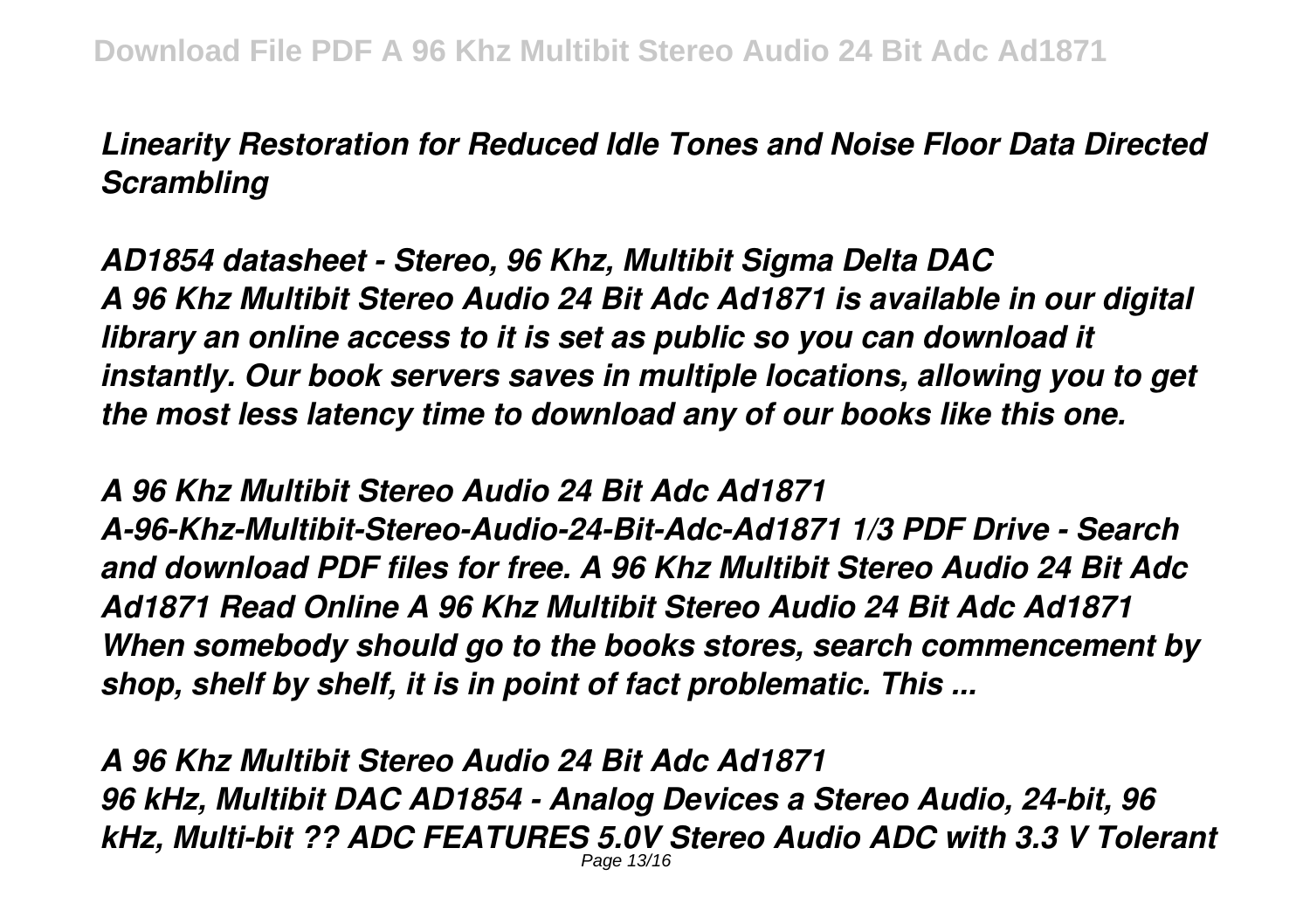*Digital Interface Supports 96 kHz Sample Rates Supports 16/20/24-Bit Word Lengths Multibit Sigma Delta Modulators with*

*A 96 Khz Multibit Stereo Audio 24 Bit Adc Ad1871 Stereo, 96 kHz, Multibit DAC. manufacturer: Analog Devices. 14542 Werder/Havel.*

*1 x AD1854JRS Stereo, 96 kHz, Multibit DAC Analog De SSOP ... an on-chip stereo attenuator and mute, programmed through an SPIcompatible serial control port. The AD1855 is fully com-patible with current DVD formats, including 96 kHz sample frequency and 24 bits. It is also backwards compatible by sup-µs/15 s digital de-emphasis intended for "redbook" 44.1 kHz sample frequency playback from compact discs.*

*Stereo, 96 kHz, Multibit SD DAC AD1855\* - Analog Devices It is comprised of a multibit, ?-? modulator, digital interpolation filters, and analog output drive circuitry. Other features include an on-chip, stereo attenuator and mute, programmed through an SPI-compatible serial control port. The AD1852 is fully compatible with all known DVD formats, including* Page 14/16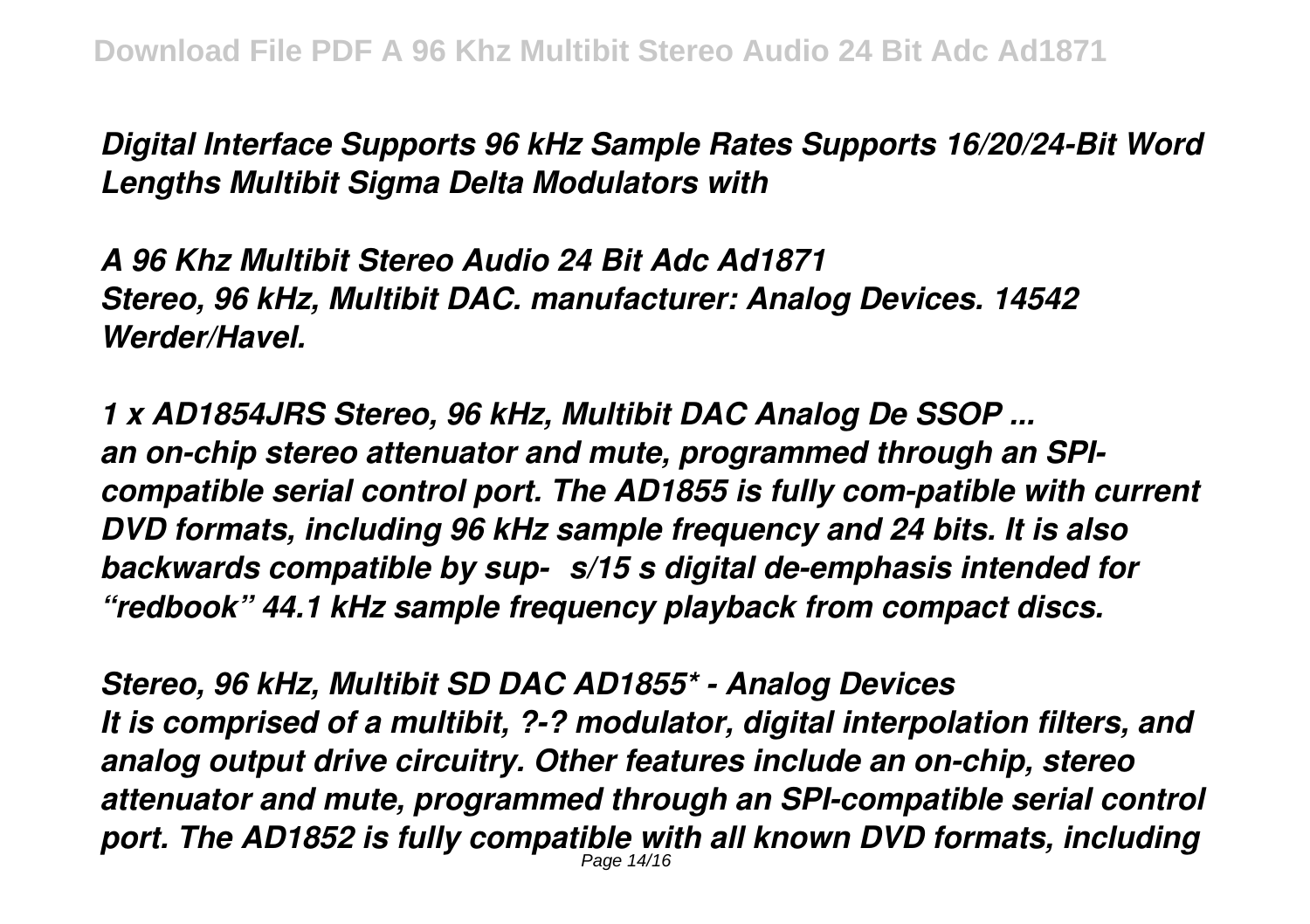*192 kHz, as well as 96 kHz sample frequencies*

*Stereo, 24-Bit, 192 kHz, Multibit, Sigma-Delta DAC AD1852 Stereo, 24-Bit, 192 kHz Multibit ?? DAC FEATURES 5 V Stereo Audio DAC System Accepts 16-Bit/18-Bit/20-Bit/24-Bit Data Supports 24 Bits, 192 kHz Sample Rate Accepts a Wide Range of Sample Rates Including: 32 kHz, 44.1 kHz, 48 kHz, 88.2 kHz, 96 kHz, and 192 kHz Multibit Sigma-Delta Modulator with "Perfect*

*a Stereo, 24-Bit, 192 kHz Multibit ?? DAC AD1852 Stereo, 24-Bit, 192 kHz, Multibit DAC FEATURES 5 V Stereo Audio DAC System Accepts 16-/18-/20-/24-Bit Data Supports 24 Bits and 192 kHz Sample Rate Accepts a Wide Range of Sample Rates Including: 32 kHz, 44.1 kHz, 48 kHz, 88.2 kHz, 96 kHz and 192 kHz Multibit Sigma-Delta Modulator with "Perfect Differential*

*Stereo, 24-Bit, 192 kHz, Multibit DAC AD1853 96 kbps: 64 kbps: Sample Rate: 44.1 kHz stereo, unless your source material is 48 kHz stereo (in which case, use 48). 44.1 kHz stereo, unless* Page 15/16